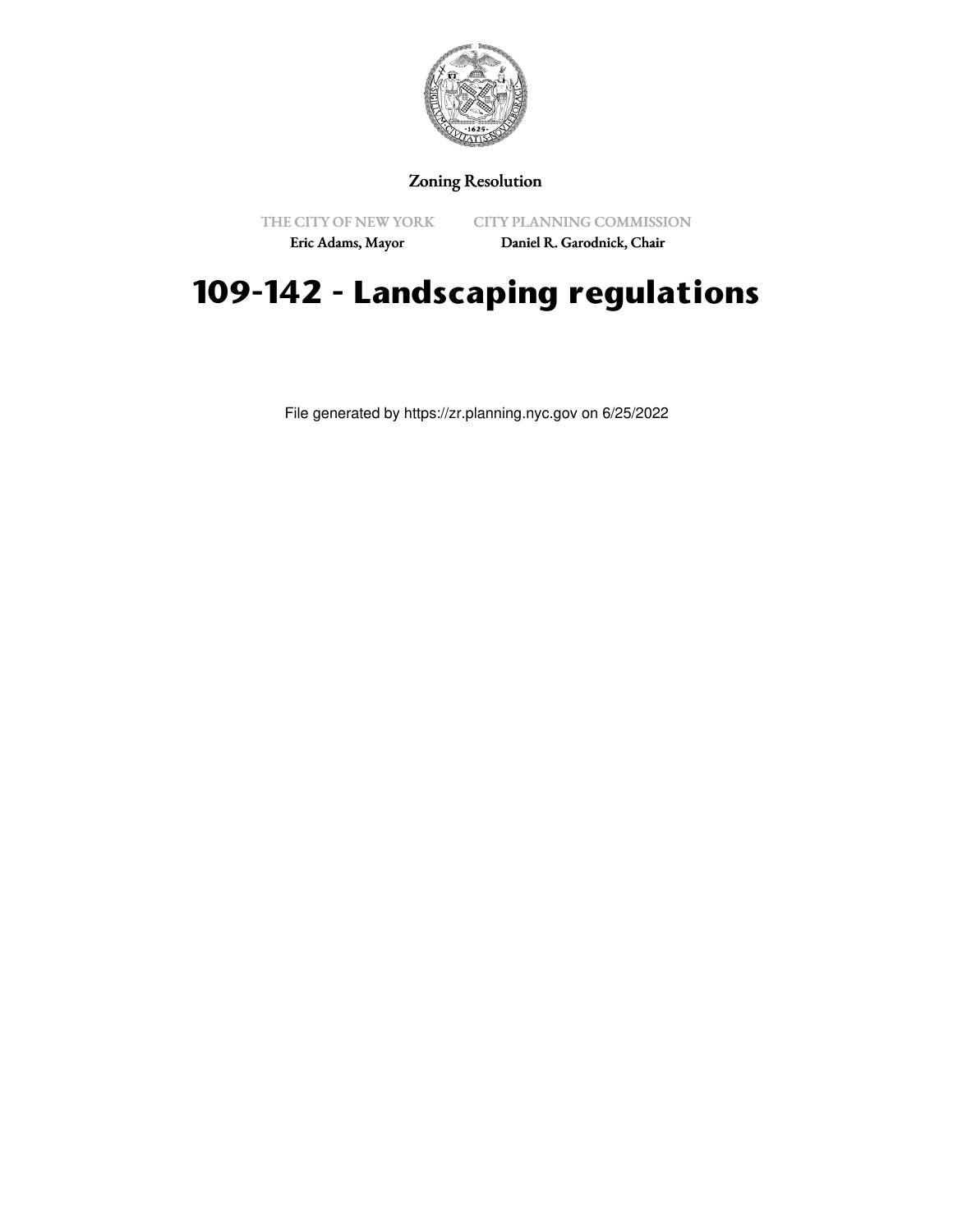## **109-142 - Landscaping regulations**

LAST AMENDED 2/2/2011

The required #open recreation space#, as provided in Section 109-141, on a #zoning lot# containing a #development# or #enlargement# shall be landscaped and maintained in the following manner.

Ground level #open recreation space# shall:

- (a) have a minimum dimension of 20 feet for a #development# and 10 feet for an #enlargement#, measured perpendicular to its perimeter;
- (b) have no portion used as a driveway, vehicular access way or for parking, and shall be screened from off-street loading and service areas;
- (c) have a minimum of one linear foot of seating for each 50 square feet of #open recreation space#, conforming to the following standards:
	- (1) seating shall have a minimum depth of 16 inches; seating with backs at least 12 inches high shall have a minimum depth of 14 inches; seating 30 inches or more in depth shall count double provided there is access to both sides;
	- (2) seating higher than 36 inches and lower than 12 inches above the level of the adjacent walking surface shall not count toward meeting the seating requirements;
	- (3) the tops of walls including but not limited to those which bound planting beds, fountains and pools may be counted as seating when they conform to the dimensional standards in paragraphs  $(c)(1)$  and  $(c)(2)$  of this Section;
	- (4) movable seating or chairs may be credited as 30 inches of linear seating per chair; and
	- (5) steps do not count toward the seating requirements;
- (d) have paved areas paved with unit pavers, such as bricks or quarry tiles, or poured-in-place materials. If poured-in-place materials are selected, they shall be of decorative color and/or textures, through the use of dyes and/or exposed aggregates. All paving shall have a non-skid surface;
- (e) be landscaped with shrubs, vines, ground cover or plants in planters over a minimum of 25 percent of the #open recreation space# area;
- (f) be planted with one tree of not less than three and one-half inch caliper for every 1,000 square feet or portion thereof of required #open recreation space#. Such trees shall be planted in at least 100 cubic feet of soil of at least 3 feet, 6 inches in depth;
- (g) have all mechanical equipment which is located at the same elevation as the #open recreation space#, or on a wall of the #building# frontage upon such #open recreation space# within a height of 10 feet, 6 inches above the level of the #open recreation space#, screened and buffered with no intake or exhaust fans facing directly into the #open recreation space#; and
- (h) be maintained by the #building# owner who shall be responsible for the maintenance of the #open recreation space# including, but not limited to, the repair and confinement of all amenities, litter control, and the care and replacement of vegetation within the #zoning lot# and in the #street# sidewalk area adjacent to the #zoning lot#, pursuant to Section 109-14 (Open Recreation Space and Landscaping Regulations).